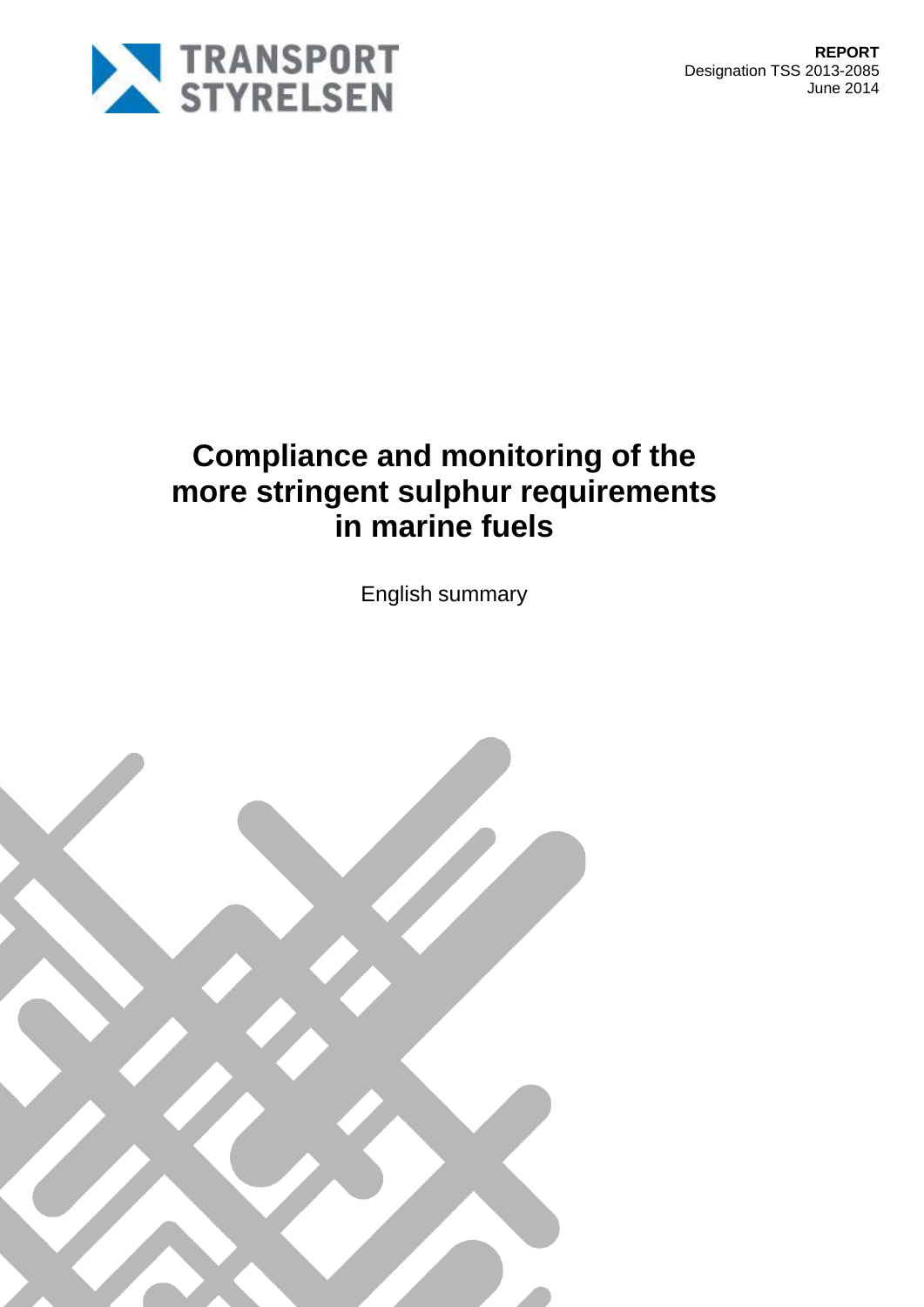### © The Swedish Transport Agency

Civil Aviation and Maritime Department

The report is available on the Swedish Transport Agency's website www.transportstyrelsen.se

Designation TSS 2013-2085<br>Month Year June 2014 Month Year

Reproduction is authorized provided the source is acknowledged.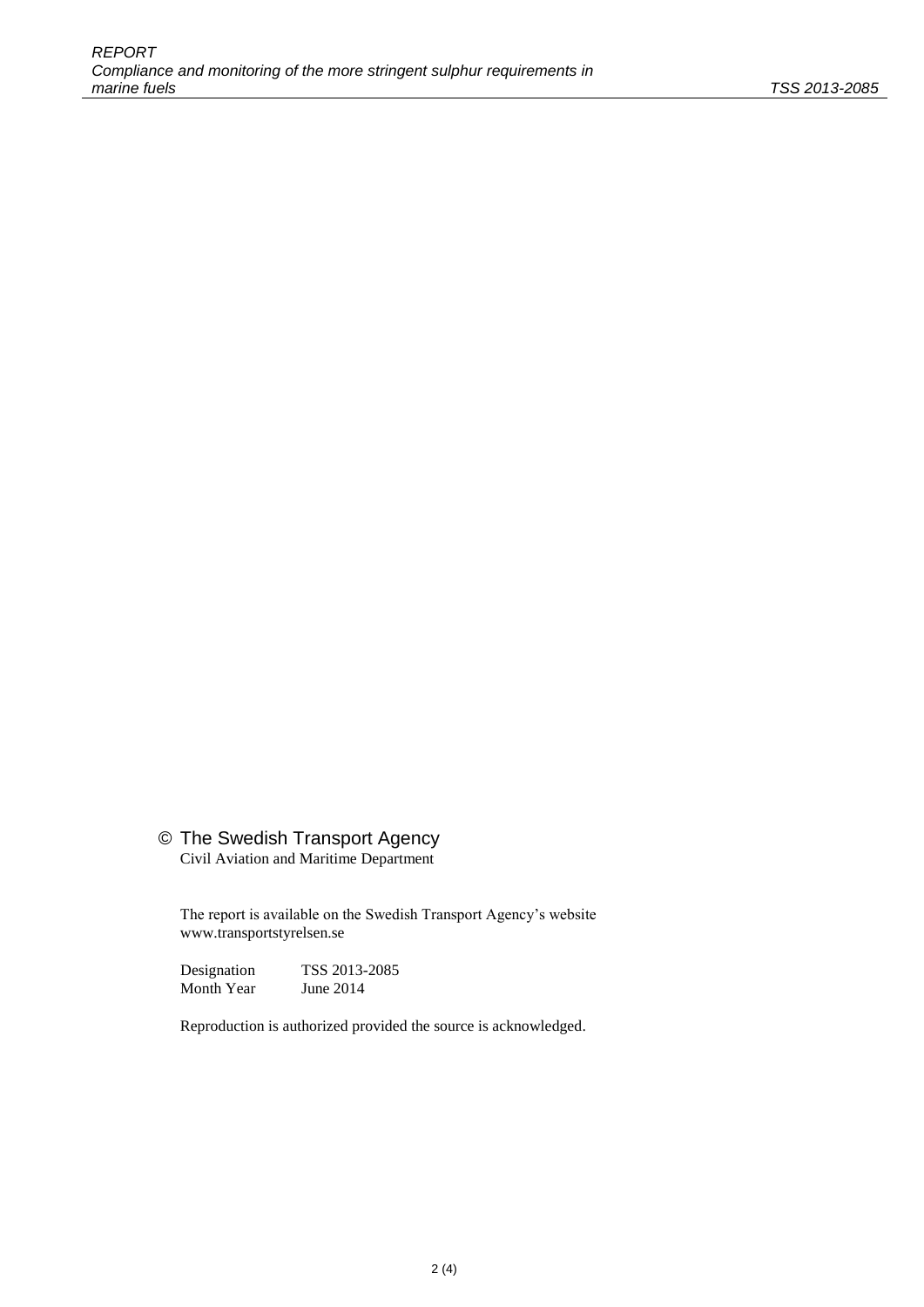## **English summary**

#### **Governmental commission**

When the Sulphur Directive's<sup>1</sup> more stringent regulations enter into force on 1 January 2015, the maximum sulphur content of marine fuels in the SOx Emission Control Areas (the Baltic Sea, the North Sea, the English Channel and the North American coastal areas) will be reduced to 0,10 % by mass. In view of this, in June 2013 the Swedish Transport Agency was commissioned by the Government to describe how to effectuate an effective supervision of the compliance with the more stringent regulations. As part of the commission, the Swedish Transport Agency was also tasked to describe the needs for revision of the existing system of sanctions, as well as to analyse prerequisites and measures, related to sets of rules and regulations, for the shipping industry to be able to comply with the sulphur regulations in a cost-efficient and competitively neutral way<sup>2</sup>.

#### **The Swedish Transport Agency's assessment**

The Swedish Transport Agency's assessment is that the financial incentives to infringe the regulations will be strong, since low sulphur fuel is considerably more expensive than high sulphur fuel. Secured compliance and, thereby, competitive neutrality in the SOx Emission Control Areas is possible by implying effective supervision and a functioning system of sanctions.

#### **Prerequisites for compliance**

The possibility of national regulation is limited. In addition, national regulation may affect competitive neutrality in a negative way. To make compliance with the sulphur regulations possible, Sweden should facilitate adoption of international legislation promoting alternative technologies. This includes development of sets of rules and regulations regarding alternative fuels, as well as clarification of the set of rules and regulations governing the use of scrubbers. This means that Sweden has to continue pursuing issues and encourage discussion, especially within Helcom, the EU and the IMO.

#### **More effective inspection arrangements**

The monitoring of compliance with the more stringent sulphur regulations implies new demands on the Swedish Transport Agency as responsible authority. By 1 January 2015, the Swedish Transport Agency has to develop new supervisory

<sup>1</sup> <sup>1</sup> Council Directive 1999/32/EC of 26 April 1999 relating to a reduction in the sulphur content of certain liquid fuels, as amended by  $2005/33/EC$  and  $2012/33/EU$ 

<sup>2</sup>Näringsdepartementet, "Uppdrag att utreda tillsynen av efterlevnaden av de skärpta reglerna för svavelhalten i marint bränsle", 13 juni 2013, N2013/3050/TE

<sup>(</sup>*Swedish Ministry of Enterprise, Energy and Communications, "Commission to investigate the supervision of the compliance with the more stringent regulations regarding the sulphur content of marine fuels", 13 June 2013, registration number N2013/3050/TE*)